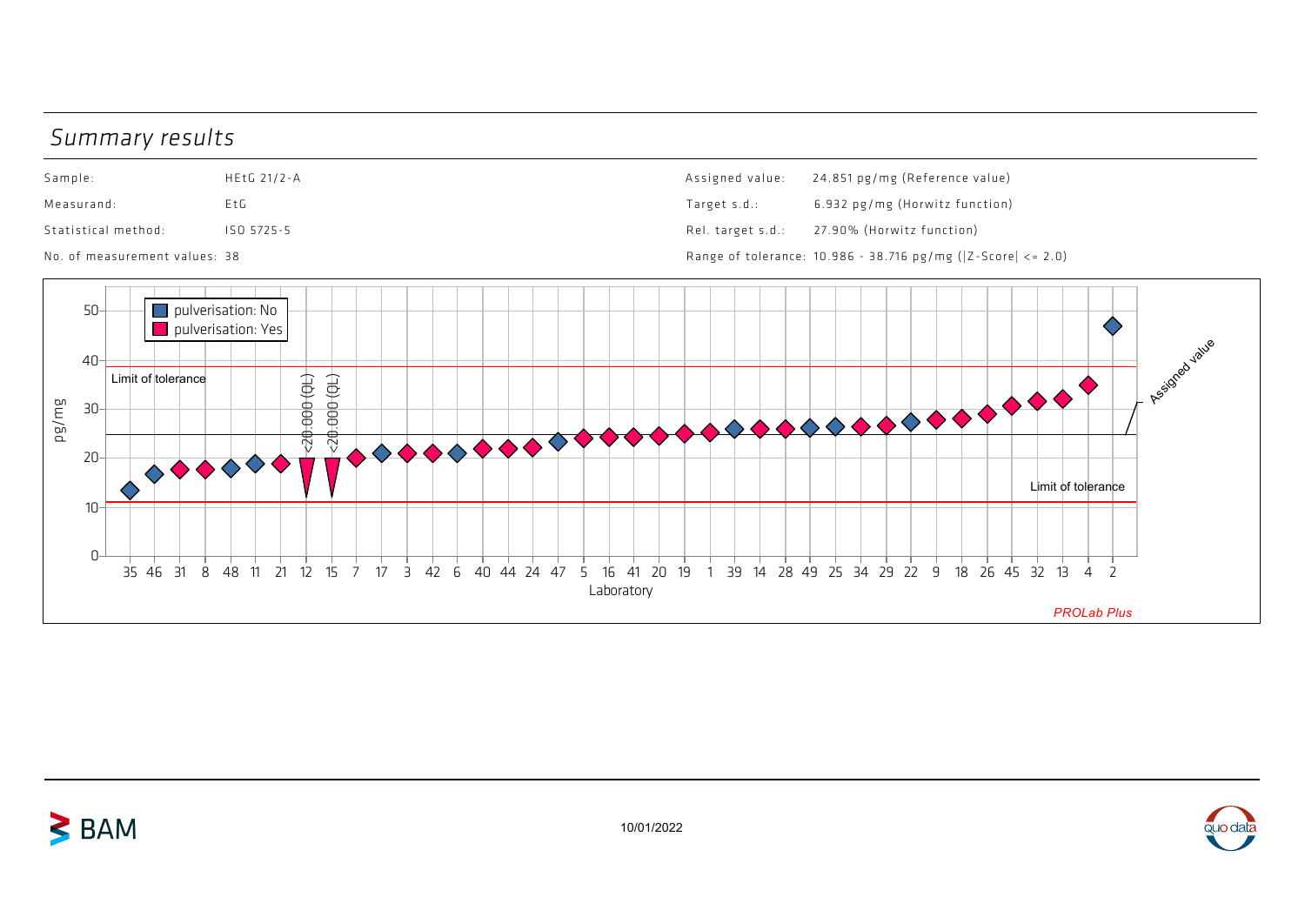## Summary results

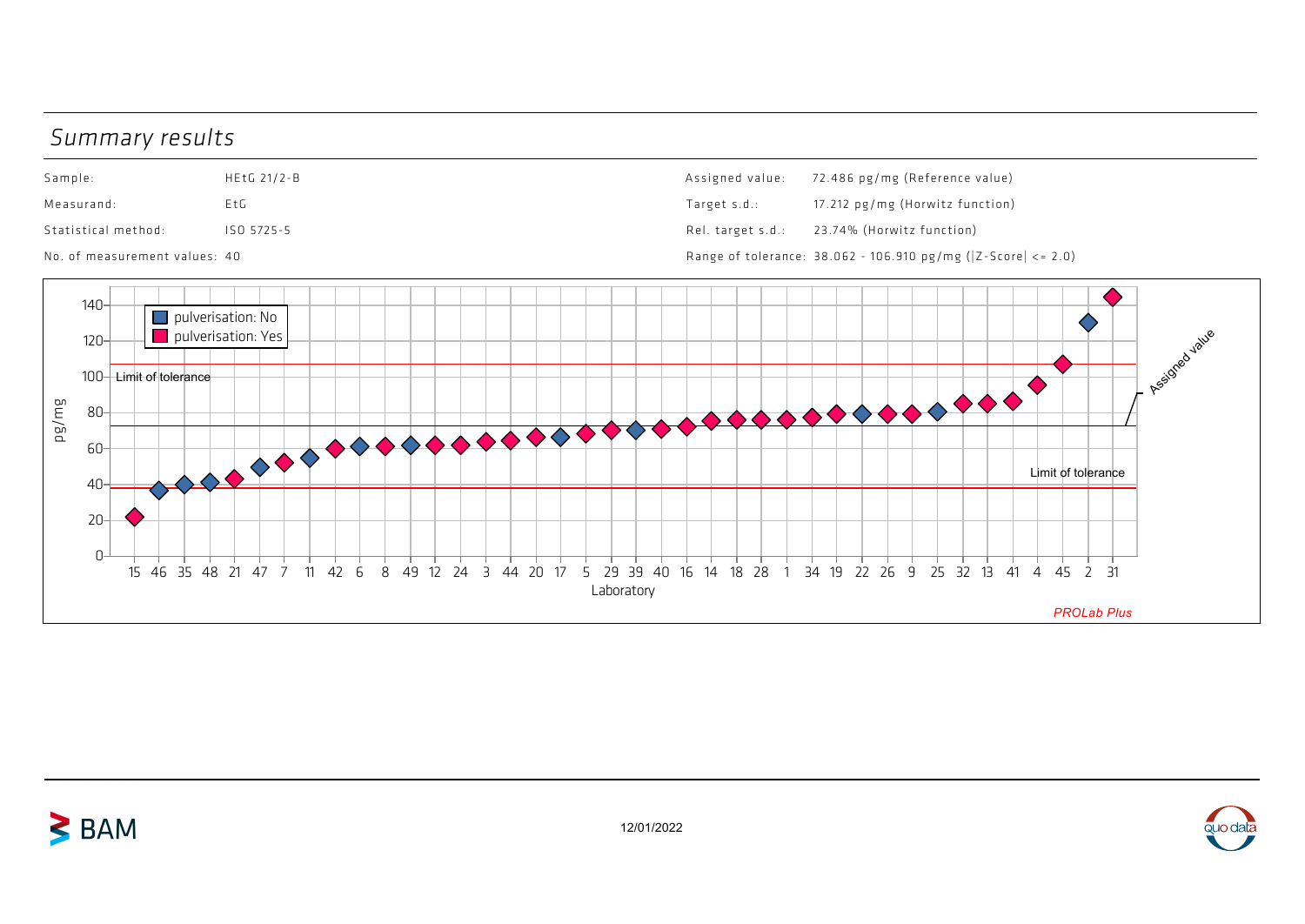## Summary results





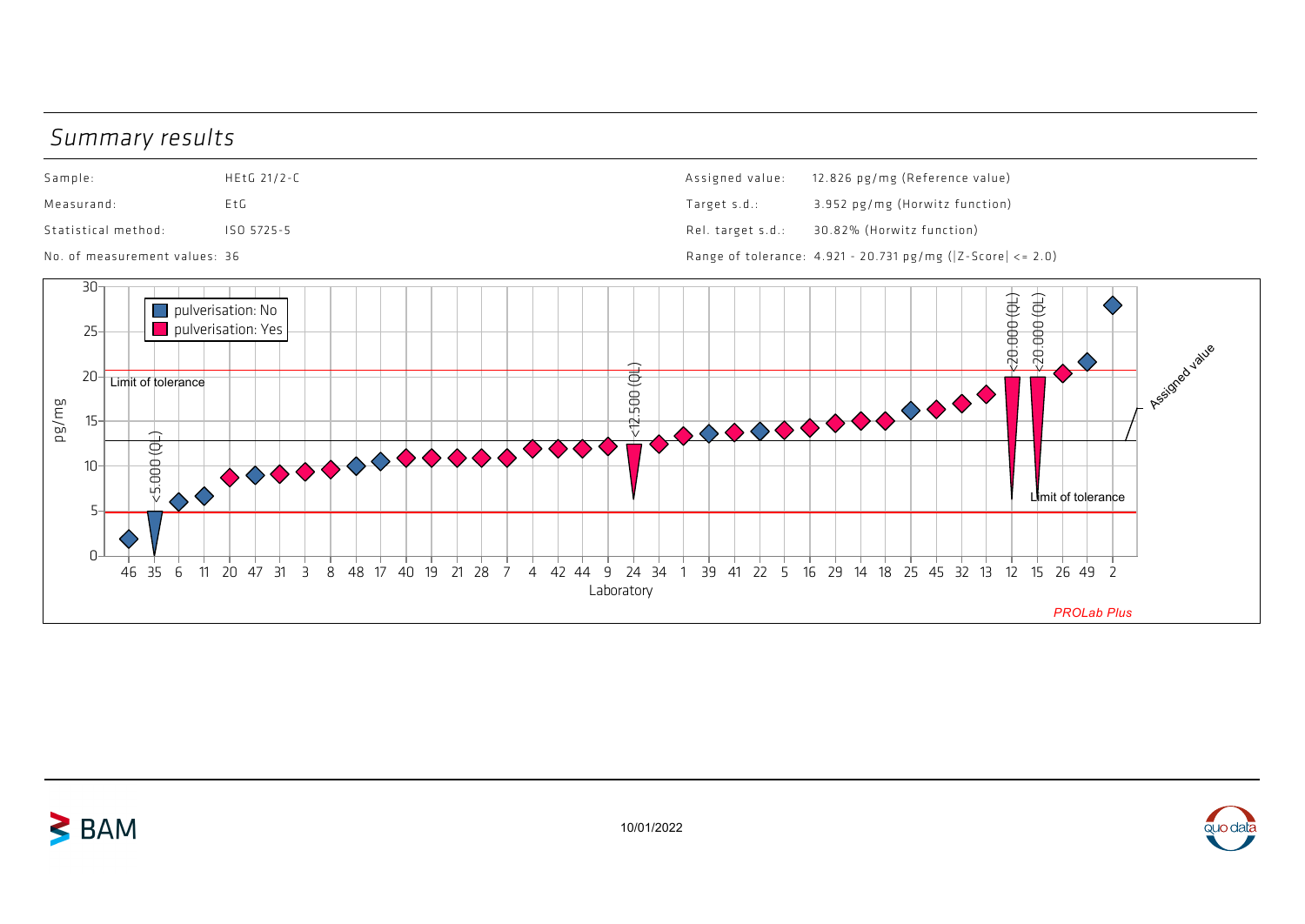| Laboratory              | HETG212A Z score |         | HETG212B Z score |          | HETG212C Z score |          | Analytical method |
|-------------------------|------------------|---------|------------------|----------|------------------|----------|-------------------|
| Unit                    | pg/mg            |         | pg/mg            |          | pg/mg            |          |                   |
| $\mathbf{1}$            | 25.200           | 0.1     | 76.100           | 0.2      | 13.400           | 0.1      | LC-MS/MS          |
| $\overline{\mathbf{c}}$ | 47.000           | 3.2 E   | 130.000          | 3.3 E    | 28.000           | 3.8 E    | LC-MS/MS          |
| $\sqrt{3}$              | 21.000           | $-0.6$  | 63.500           | $-0.5$   | 9.400            | $-0.9$   | LC-MS/MS          |
| 4                       | 35.000           | 1.5     | 95.000           | 1.3      | 12.000           | $-0.2$   | GC-MS/MS          |
| $\sqrt{5}$              | 24.000           | $-0.1$  | 68.000           | $-0.3$   | 14.000           | 0.3      | LC-MS/MS          |
| 6                       | 21.000           | $-0.6$  | 61.000           | $-0.7$   | 6.000            | $-1.7$   | LC-MS/MS          |
| $\overline{7}$          | 20.000           | $-0.7$  | 52.000           | $-1.2$   | 11.000           | $-0.5$   | LC-MS/MS          |
| 8                       | 17.700           | $-1.0$  | 61.100           | $-0.7$   | 9.700            | $-0.8$   | LC-MS/MS          |
| 9                       | 27.800           | 0.4     | 79.500           | 0.4      | 12.200           | $-0.2$   | GC-MS/MS          |
| 11                      | 18.900           | $-0.9$  | 54.600           | $-1.0$   | 6.700            | $-1.5$   | LC-MS/MS          |
| 12                      | < 20.000         |         | 62.000           | $-0.6$   | < 20.000         |          | LC-MS/MS          |
| 13                      | 32.000           | 1.0     | 85.000           | 0.7      | 18.000           | 1.3      | LC-MS/MS          |
| 14                      | 26.000           | 0.2     | 75.000           | 0.1      | 15.000           | 0.6      | LC-MS/MS          |
| 15                      | < 20.000         |         | 22.000           | $-2.9 E$ | < 20.000         |          | LC-MS/MS          |
| 16                      | 24.200           | $-0.1$  | 72.000           | $0.0\,$  | 14.300           | 0.4      | LC-MS/MS          |
| 17                      | 21.000           | $-0.6$  | 66.600           | $-0.3$   | 10.600           | $-0.6$   | LC-MS/MS          |
| 18                      | 28.000           | $0.5\,$ | 76.000           | 0.2      | 15.000           | 0.6      | LC-MS/MS          |
| 19                      | 25.000           | $0.0\,$ | 79.000           | 0.4      | 11.000           | $-0.5$   | LC-MS/MS          |
| 20                      | 24.600           | $0.0\,$ | 66.200           | $-0.4$   | 8.800            | $-1.0$   | LC-MS/MS          |
| 21                      | 19.000           | $-0.8$  | 43.000           | $-1.7$   | 11.000           | $-0.5$   | LC-MS/MS          |
| 22                      | 27.470           | 0.4     | 79.500           | 0.4      | 13.960           | 0.3      | GC-MS/MS          |
| 24                      | 22.259           | $-0.4$  | 62.072           | $-0.6$   | < 12.500         |          | LC-MS/MS          |
| 25                      | 26.500           | 0.2     | 80.400           | 0.5      | 16.200           | 0.9      | LC-MS/MS          |
| 26                      | 29.000           | 0.6     | 79.500           | 0.4      | 20.400           | 1.9      | LC-MS/MS          |
| 28                      | 26.000           | 0.2     | 76.000           | 0.2      | 11.000           | $-0.5$   | LC-MS/MS          |
| 29                      | 26.580           | 0.2     | 70.200           | $-0.1$   | 14.770           | 0.5      | LC-MS/MS          |
| 31                      | 17.700           | $-1.0$  | 144.000          | 4.2 E    | 9.100            | $-0.9$   | LC-MS/MS          |
| 32                      | 31.600           | $1.0$   | 84.700           | 0.7      | 17.000           | 1.1      | LC-MS/MS          |
| 34                      | 26.500           | 0.2     | 77.000           | 0.3      | 12.500           | $-0.1$   | LC-MS/MS          |
| 35                      | 13.500           | $-1.6$  | 40.100           | $-1.9$   | < 5.000          |          | GC-MS/MS          |
| 39                      | 25.900           | 0.2     | 70.300           | $-0.1$   | 13.700           | 0.2      | LC-MS/MS          |
| 40                      | 21.980           | $-0.4$  | 70.910           | $-0.1$   | 10.910           | $-0.5$   | LC-MS/MS          |
| 41                      | 24.400           | $-0.1$  | 86.300           | 0.8      | 13.800           | 0.2      | LC-MS/MS          |
| 42                      | 21.000           | $-0.6$  | 60.000           | $-0.7$   | 12.000           | $-0.2$   | LC-MS/MS          |
| 44                      | 22.000           | $-0.4$  | 64.500           | $-0.5$   | 12.000           | $-0.2$   | LC-MS/MS          |
| 45                      | 30.602           | $0.8\,$ | 106.954          | 2.0      | 16.405           | 0.9      | LC-MS/MS          |
| 46                      | 16.700           | $-1.2$  | 36.800           | $-2.1 E$ | 1.900            | $-2.8$ E | LC-MS/MS          |
| 47                      | 23.300           | $-0.2$  | 49.400           | $-1.3$   | 9.000            | $-1.0$   | GC-MS/MS          |
| 48                      | 18.000           | $-1.0$  | 41.000           | $-1.8$   | 10.000           | $-0.7$   | LC-MS/MS          |
| 49                      | 26.300           | $0.2\,$ | 61.700           | $-0.6$   | 21.600           | 2.2 E    | LC-MS/MS          |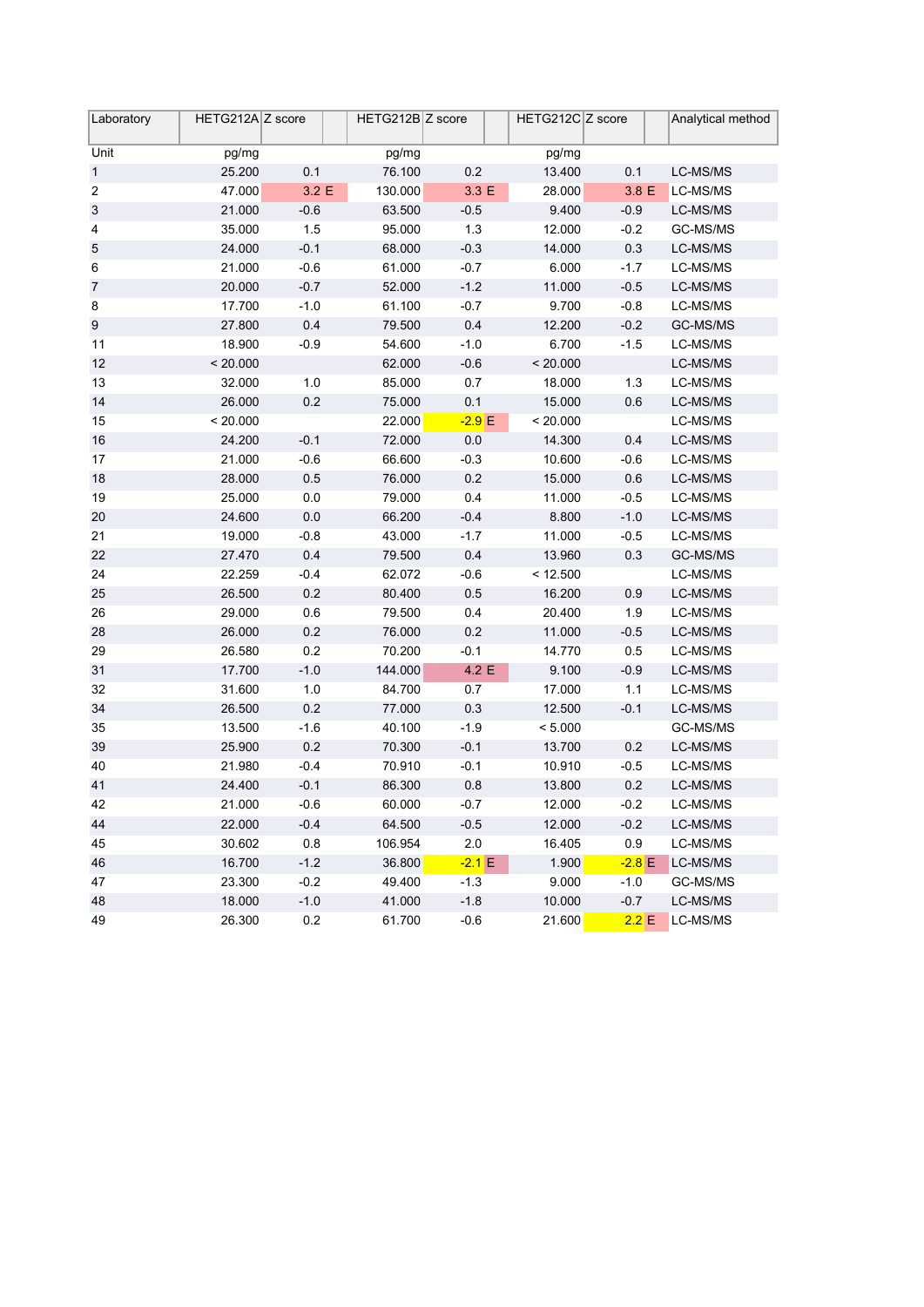| Measurand |                                                 | Sample   | Class of methods   | Mean   |  |  |  |  |
|-----------|-------------------------------------------------|----------|--------------------|--------|--|--|--|--|
|           | Sample-measurand combination: HEtG 21/2-A - EtG |          |                    |        |  |  |  |  |
|           | <b>ETG</b>                                      | HETG212A | pulverisation: Yes | 24.851 |  |  |  |  |
|           | ETG                                             | HETG212A | pulverisation: No  | 22.507 |  |  |  |  |
|           |                                                 |          |                    |        |  |  |  |  |
|           | Sample-measurand combination: HEtG 21/2-B - EtG |          |                    |        |  |  |  |  |
|           | <b>ETG</b>                                      | HETG212B | pulverisation: Yes | 72.486 |  |  |  |  |
|           | <b>ETG</b>                                      | HETG212B | pulverisation: No  | 60.989 |  |  |  |  |
|           |                                                 |          |                    |        |  |  |  |  |
|           | Sample-measurand combination: HEtG 21/2-C - EtG |          |                    |        |  |  |  |  |
|           | <b>ETG</b>                                      | HETG212C | pulverisation: Yes | 12.826 |  |  |  |  |
|           | <b>ETG</b>                                      | HETG212C | pulverisation: No  | 12.069 |  |  |  |  |
|           |                                                 |          |                    |        |  |  |  |  |